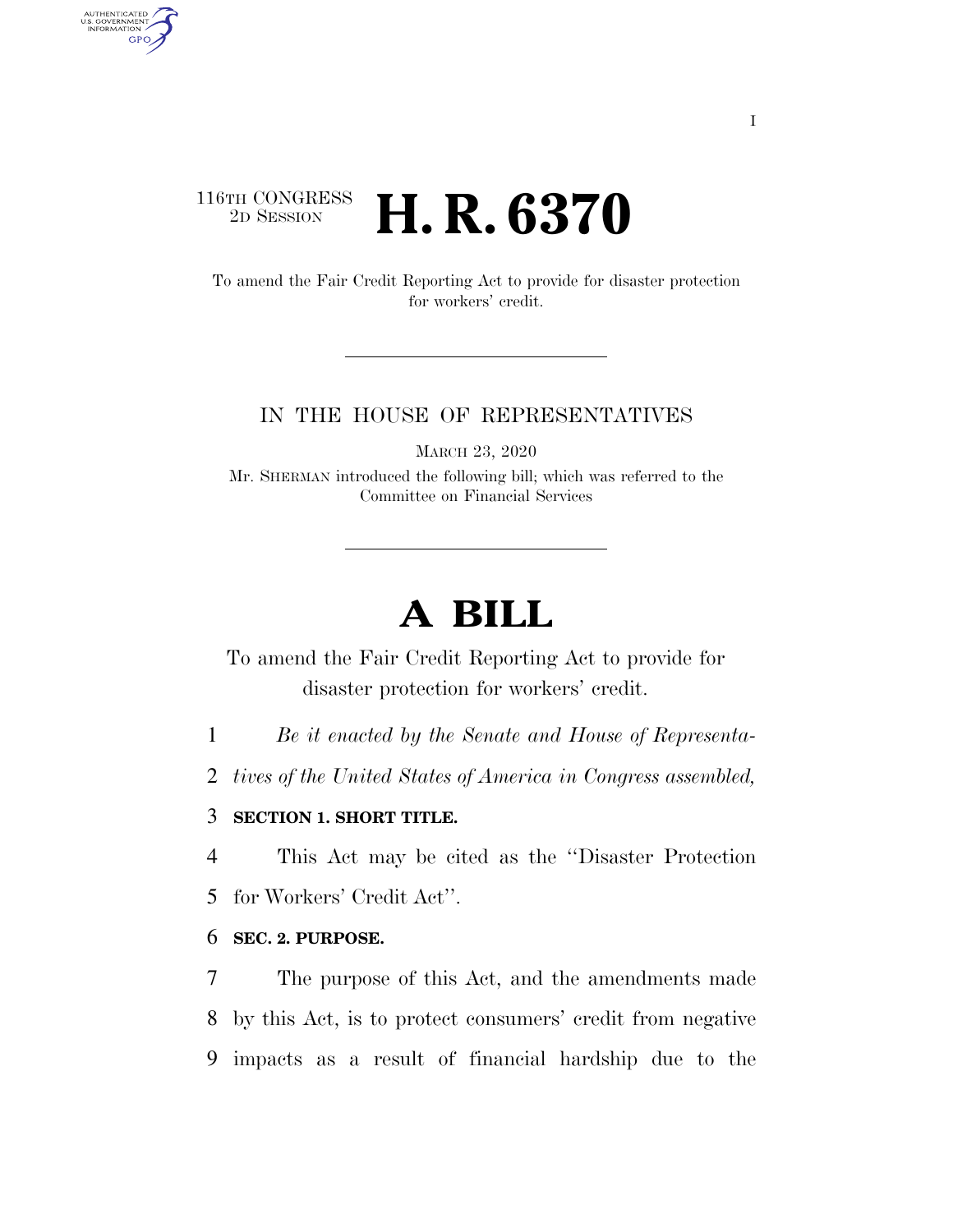coronavirus disease (COVID–19) outbreak and future major disasters.

# **SEC. 3. REPORTING OF INFORMATION DURING MAJOR DIS-ASTERS.**

 (a) IN GENERAL.—The Fair Credit Reporting Act is amended by inserting after section 605B the following:

**''§ 605C. Reporting of information during major disas-**

### **ters**

### 9 "(a) DEFINITIONS.—In this section:

10 "(1) COVID-19 EMERGENCY PERIOD.—The term 'COVID–19 emergency period' means the pe- riod beginning on the date of enactment of this sec-tion and ending on the later of—

14 ''(A) 120 days after the date of enactment of this section; or

 ''(B) 120 days after the date of termi- nation by the Federal Emergency Management Administration of the emergency declared on March 13, 2020, by the President under the Robert T. Stafford Disaster Relief and Emer-21 gency Assistance Act (42 U.S.C. 4121 et seq.) relating to the Coronavirus Disease 2019 23 (COVID-19) pandemic.

24 ''(2) COVERED MAJOR DISASTER PERIOD.—The term 'covered major disaster period' means—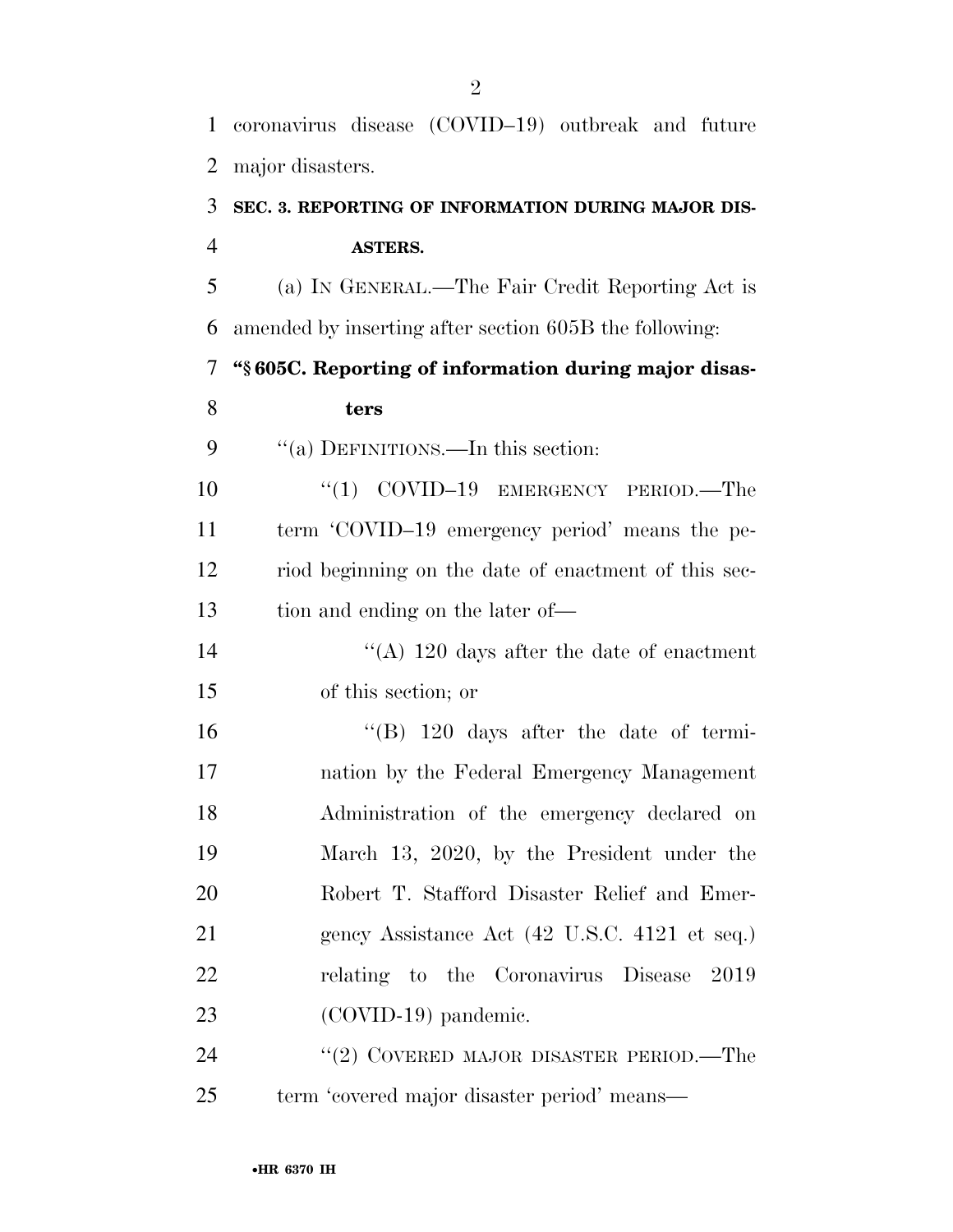1 ''(A) the period beginning on the date on which a major disaster is declared by the Presi- dent under section 401 of the Robert T. Staf- ford Disaster Relief and Emergency Assistance Act (42 U.S.C. 5170), under which assistance is authorized under section 408 of such Act (42 U.S.C. 5174), and ending on the date that is 120 days after the end of the incident period designated in such declaration; or ''(B) the period ending 120 days after the

 date of termination by the Federal Emergency Management Administration of the emergency declared on March 13, 2020, by the President under the Robert T. Stafford Disaster Relief and Emergency Assistance Act (42 U.S.C. 4121 et seq.) relating to the Coronavirus Disease 2019 (COVID-19) pandemic.

18 "(3) MAJOR DISASTER.—The term 'major dis- aster' means a major disaster declared by the Presi- dent under section 401 of the Robert T. Stafford Disaster Relief and Emergency Assistance Act (42 U.S.C. 5170), under which assistance is authorized under section 408 of such Act (42 U.S.C. 5174).

 ''(b) MORATORIUM ON FURNISHING ADVERSE IN-FORMATION DURING COVID–19 EMERGENCY PERIOD.—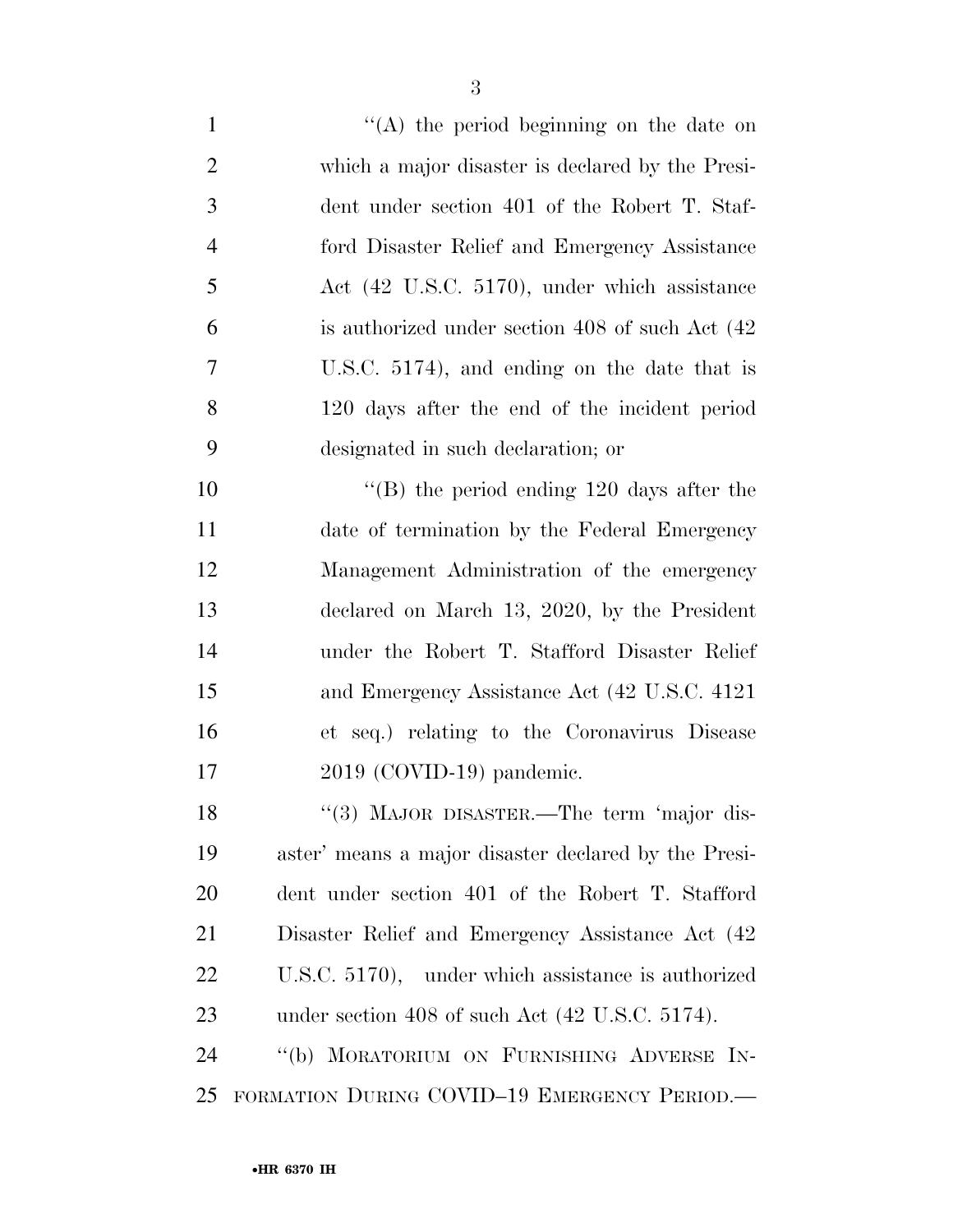No person may furnish any adverse item of information (except information related to a felony criminal conviction) relating to a consumer that was the result of any action or inaction that occurred during the COVID–19 emer-gency period.

 ''(c) MORATORIUM ON FURNISHING ADVERSE INFOR- MATION DURING COVERED MAJOR DISASTER PERIOD.— No person may furnish any adverse item of information (except information related to a felony criminal conviction) relating to a consumer that was the result of any action or inaction that occurred during a covered major disaster period if the consumer is a resident of the affected area covered by a declaration made by the President under sec- tion 401 of the Robert T. Stafford Disaster Relief and Emergency Assistance Act (42 U.S.C. 5170), under which assistance is authorized under section 408 of such Act (42 U.S.C. 5174).

 ''(d) INFORMATION EXCLUDED FROM CONSUMER REPORTS.—In addition to the information described in section 605(a), no consumer reporting agency may make any consumer report containing an adverse item of infor- mation (except information related to a felony criminal conviction) reported relating to a consumer that was the result of any action or inaction that occurred during the COVID–19 emergency period or a covered major disaster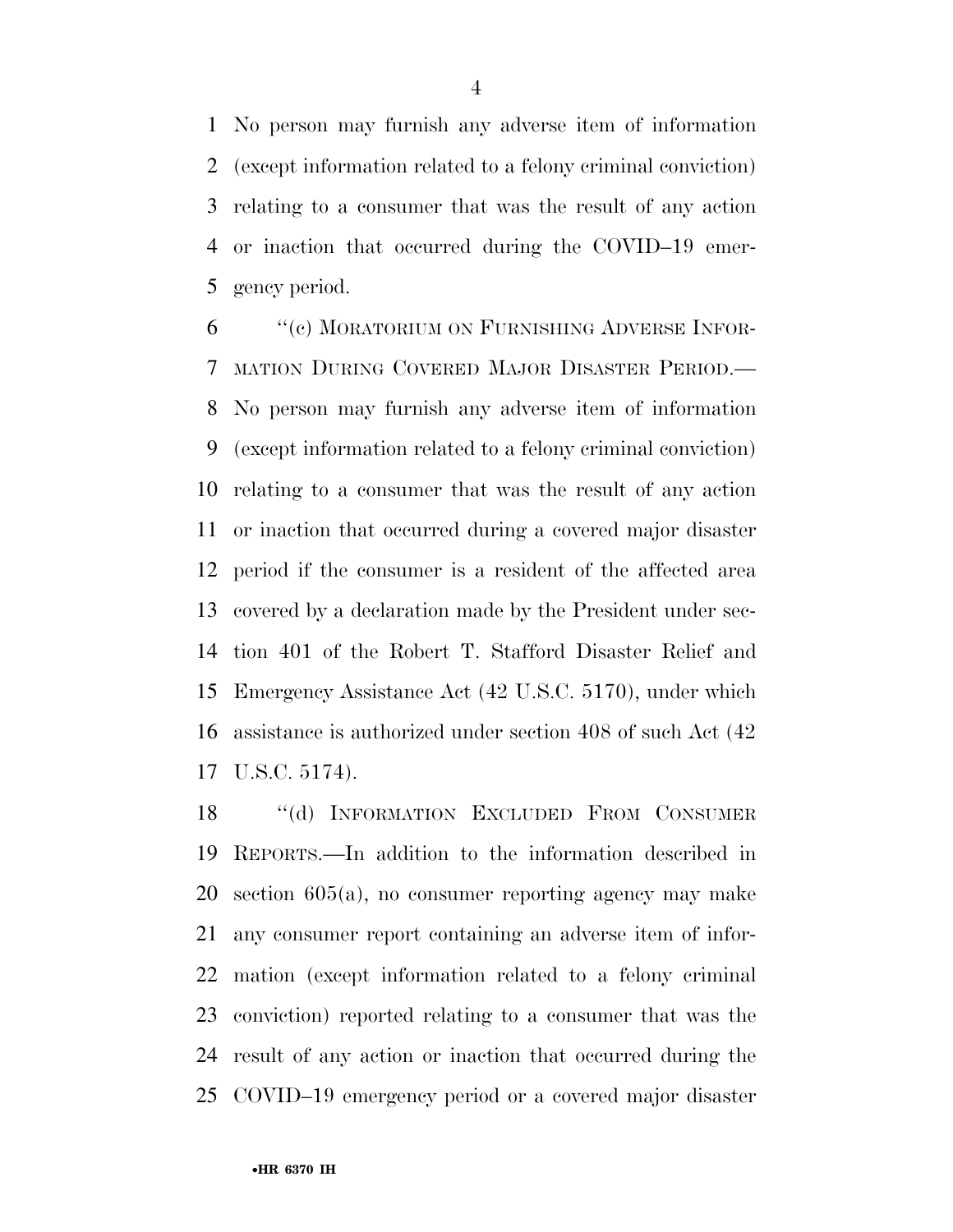period, and as applicable under subsection (f)(3), for 270 days after the expiration of the applicable period.

 ''(e) SUMMARY OF RIGHTS.—Not later than 60 days after the date of enactment of this subsection, the Bureau shall update the model summary of rights under section  $609(c)(1)$  to include a description of the right of a con-sumer to—

8 ''(1) request the deletion of adverse items of in-formation under subsection (f); and

 ''(2) request a consumer report or score, with-out charge to the consumer, under subsection (g).

12 "(f) DELETION OF ADVERSE ITEMS OF INFORMA- TION RESULTING FROM THE CORONAVIRUS DISEASE (COVID–19) OUTBREAK AND MAJOR DISASTERS.—

''(1) REPORTING.—

16 "(A) In GENERAL.—Not later than 60 days after the date of enactment of this sub- section, the Bureau shall create a website for consumers to report, under penalty of perjury, economic hardship as a result of the coronavirus disease (COVID–19) outbreak or a major disaster (if the consumer is a resident of the affected area covered by such major dis- aster) for the purpose of extending credit report protection for an additional 270 days after the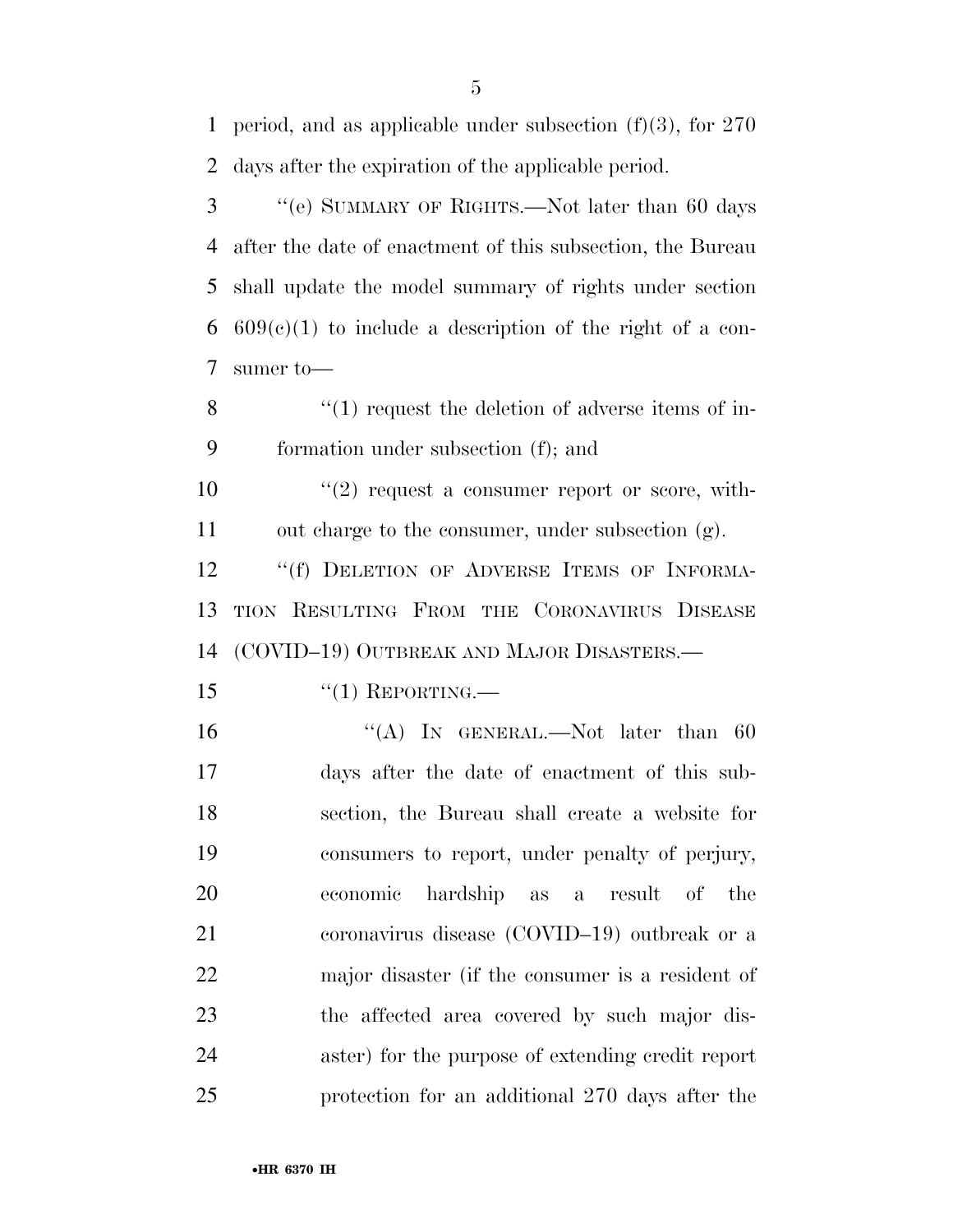| $\mathbf{1}$   | end of the COVID-19 emergency period or cov-    |
|----------------|-------------------------------------------------|
| $\overline{2}$ | ered major disaster period, as applicable.      |
| 3              | "(B) DOCUMENTATION.—The Bureau                  |
| $\overline{4}$ | shall—                                          |
| 5              | "(i) not require any documentation              |
| 6              | from a consumer to substantiate the eco-        |
| $\overline{7}$ | nomic hardship; and                             |
| 8              | "(ii) provide notice to the consumer            |
| 9              | that a report under subparagraph (A) is         |
| 10             | under penalty of perjury.                       |
| 11             | "(C) REPORTING PERIOD.—A consumer               |
| 12             | may report economic hardship under subpara-     |
| 13             | graph $(A)$ during the COVID-19 emergency pe-   |
| 14             | riod or a covered major disaster period, as ap- |
| 15             | plicable, and for 60 days thereafter.           |
| 16             | "(2) DATABASE.—The Bureau shall establish       |
| 17             | and maintain a secure database that—            |
| 18             | $\lq\lq$ is accessible to each consumer report- |
| 19             | ing agency described in section 603(p) and na-  |
| 20             | tionwide specialty consumer reporting agency    |
| 21             | for purposes of fulfilling their duties under   |
| 22             | paragraph (3) to check and automatically delete |
| 23             | any adverse item of information (except infor-  |
| 24             | mation related to a felony criminal conviction) |
| 25             | reported that occurred during the COVID-19      |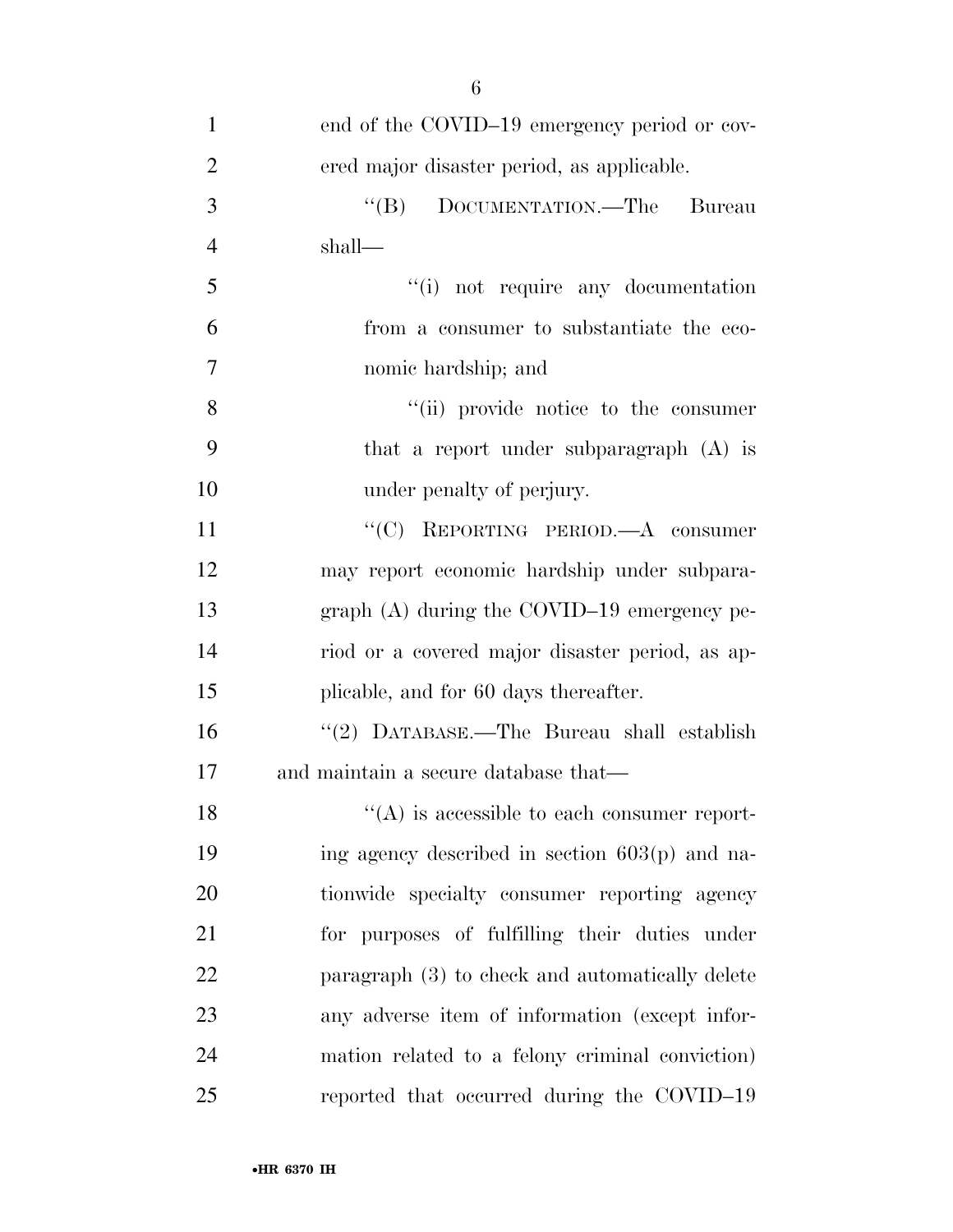| $\mathbf{1}$   | emergency period or a covered major disaster      |
|----------------|---------------------------------------------------|
| $\overline{2}$ | period with respect to a consumer; and            |
| 3              | $\lq\lq$ contains the information reported        |
| 4              | under paragraph $(1)$ .                           |
| 5              | "(3) DELETION OF ADVERSE ITEMS OF INFOR-          |
| 6              | MATION BY NATIONWIDE<br>CONSUMER REPORTING        |
| 7              | AND NATIONWIDE SPECIALTY CONSUMER REPORT-         |
| 8              | ING AGENCIES.                                     |
| 9              | "(A) IN GENERAL.—Each consumer re-                |
| 10             | porting agency described in section $603(p)$ and  |
| 11             | each nationwide specialty consumer reporting      |
| 12             | agency shall, using the information contained in  |
| 13             | the database established under paragraph $(2)$ ,  |
| 14             | delete from the file of each consumer named in    |
| 15             | the database each adverse item of information     |
| 16             | (except information related to a felony criminal  |
| 17             | conviction) that was a result of an action or in- |
| 18             | action that occurred during the COVID-19          |
| 19             | emergency period or a covered major disaster      |
| 20             | period up to 270 days following the end of the    |
| 21             | such period.                                      |
| 22             | "(B) TIMELINE.—Each consumer report-              |
| 23             | ing agency described in section $603(p)$ and each |
| 24             | nationwide specialty consumer reporting agency    |
| 25             | shall check the database at least weekly and de-  |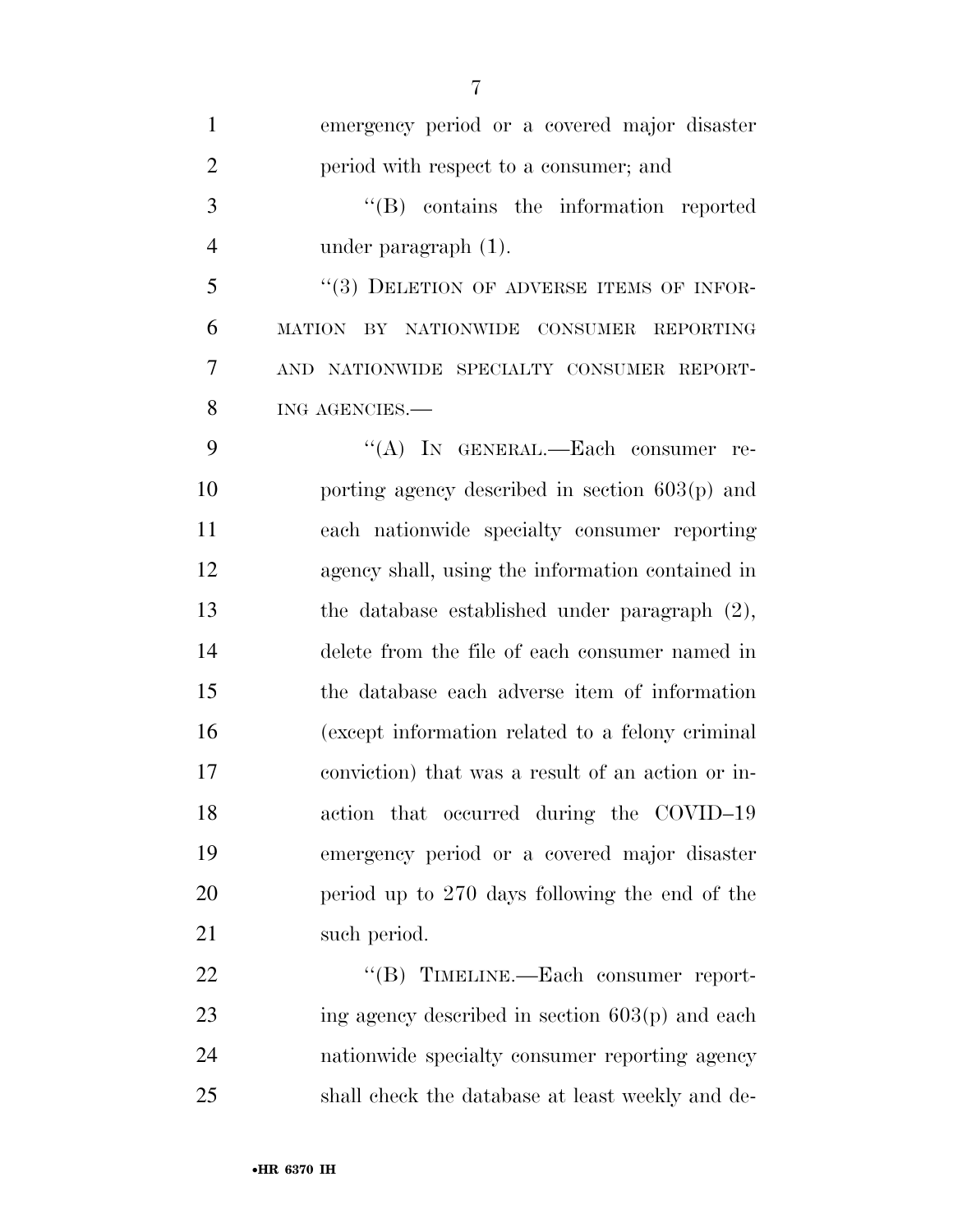| $\mathbf{1}$   | lete adverse items of information as soon as      |
|----------------|---------------------------------------------------|
| $\overline{2}$ | practicable after information that is reported    |
| 3              | under paragraph (1) appears in the database       |
| $\overline{4}$ | established under paragraph (2).                  |
| 5              | "(4) REQUEST FOR DELETION OF ADVERSE              |
| 6              | ITEMS OF INFORMATION.-                            |
| 7              | "(A) IN GENERAL.—A consumer who has               |
| 8              | filed a report of economic hardship with the      |
| 9              | Bureau may submit a request, without charge       |
| 10             | to the consumer, to a consumer reporting agen-    |
| 11             | cy to delete from the consumer's file an adverse  |
| 12             | item of information (except information related   |
| 13             | to a felony criminal conviction) that was a re-   |
| 14             | sult of an action or inaction that occurred dur-  |
| 15             | ing the COVID-19 emergency period or a cov-       |
| 16             | ered major disaster period up to 270 days fol-    |
| 17             | lowing the end of the such period.                |
| 18             | "(B) TIMING.—A consumer may submit a              |
| 19             | request under subparagraph $(A)$ , not later than |
| 20             | 270-day period described in that subparagraph.    |
| 21             | "(C) REMOVAL AND NOTIFICATION.—Upon               |
| 22             | receiving a request under this paragraph to de-   |
| 23             | lete an adverse item of information, a consumer   |
| 24             | reporting agency shall—                           |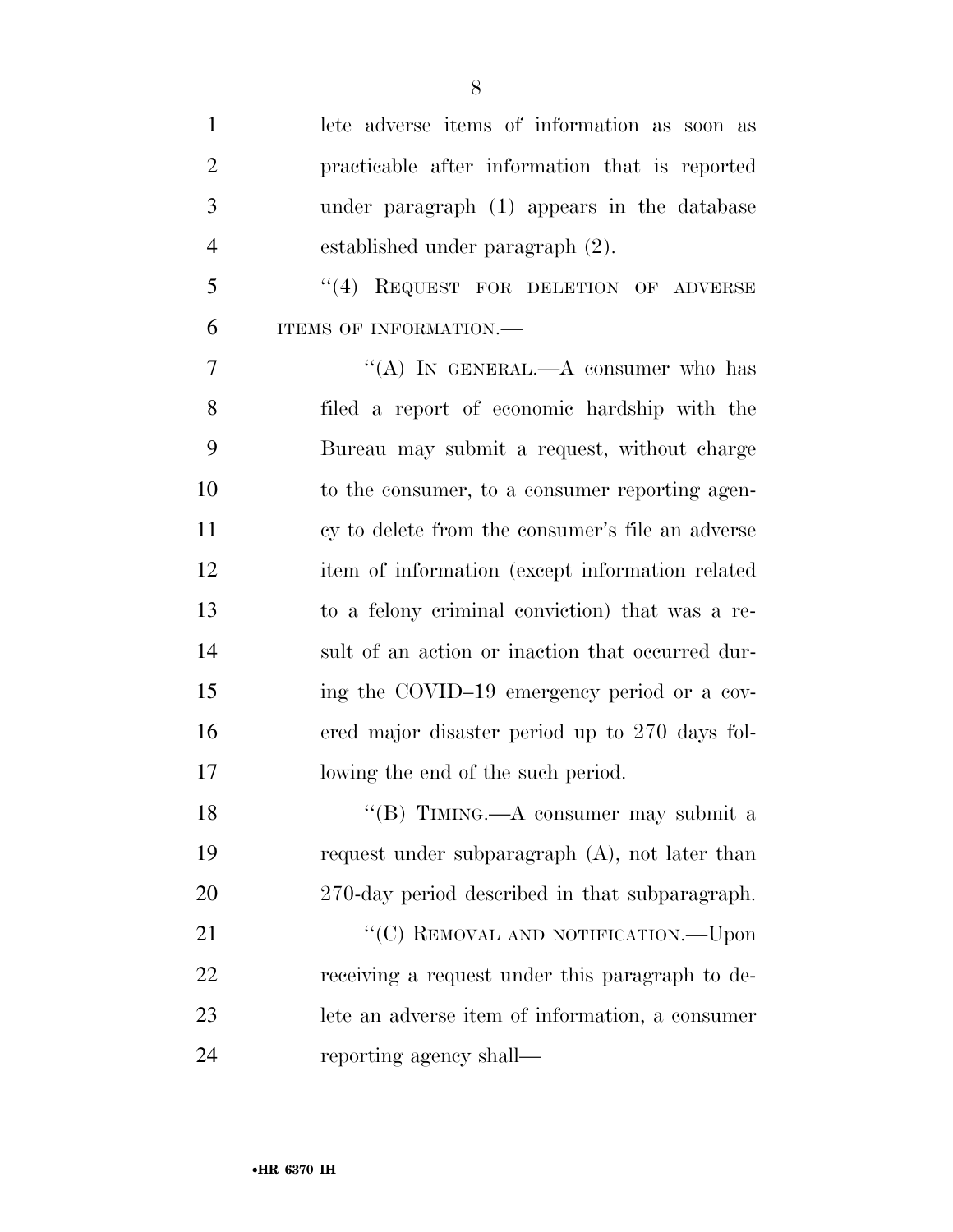$\frac{1}{10}$  delete the adverse item of infor- mation (except information related to a fel- ony criminal conviction) from the con- sumer's file; and ''(ii) notify the consumer and the fur- nisher of the adverse item of information of the deletion. 8 "(g) FREE CREDIT REPORT AND SCORES.— 9 "(1) In GENERAL.—During the COVID-19 emergency period or a covered major disaster period and ending 12 months after the expiration of the COVID–19 emergency period or covered major dis- aster period, as applicable, each consumer reporting agency as described under 603(p) and nationwide specialty consumer reporting agency shall make all disclosures described under section 609 upon request by a consumer, by mail or online, without charge to the consumer and without limitation as to the num- ber of requests. A consumer reporting agency shall also supply a consumer, upon request and without

 charge, with a credit score that—  $\langle (A) \rangle$  is derived from a credit scoring model that is widely distributed to users by the con- sumer reporting agency for the purpose of any extension of credit or other transaction des-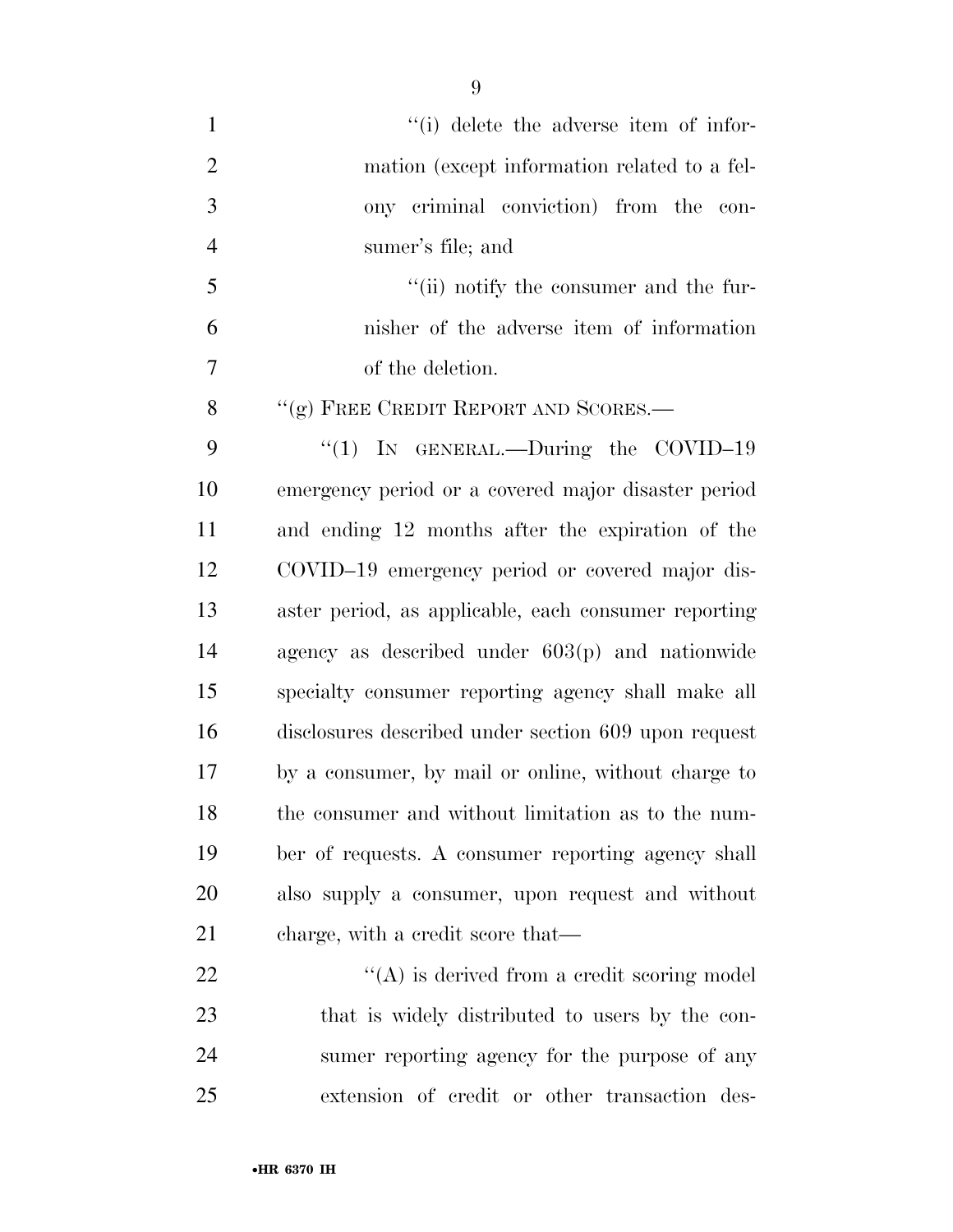| $\mathbf{1}$   | ignated by the consumer who is requesting the        |
|----------------|------------------------------------------------------|
| $\overline{2}$ | credit score; or                                     |
| 3              | $\lq\lq$ is widely distributed to lenders of         |
| $\overline{4}$ | common consumer loan products and predicts           |
| 5              | the future credit behavior of the consumer.          |
| 6              | "(2) TIMING.—A file disclosure or credit score       |
| 7              | under paragraph (1) shall be provided to the con-    |
| 8              | sumer not later than—                                |
| 9              | "(A) 7 days after the date on which the re-          |
| 10             | quest is received if the request is made by mail;    |
| 11             | and                                                  |
| 12             | "(B) not later than $15$ minutes if the re-          |
| 13             | quest is made online.                                |
| 14             | "(3) ADDITIONAL REPORTS.—A file disclosure           |
| 15             | provided under paragraph (1) shall be in addition to |
| 16             | any disclosure requested by the consumer under sec-  |
| 17             | tion $612(a)$ .                                      |
| 18             | PROHIBITION.—A consumer reporting<br>(4)             |
| 19             | agency that receives a request under paragraph $(1)$ |
| 20             | may not request or require any documentation from    |
| 21             | the consumer that demonstrates that the consumer     |
| 22             | was impacted by the coronavirus disease (COVID-      |
| 23             | 19) outbreak or a major disaster (except to verify   |
| 24             | that the consumer resides in an area covered by the  |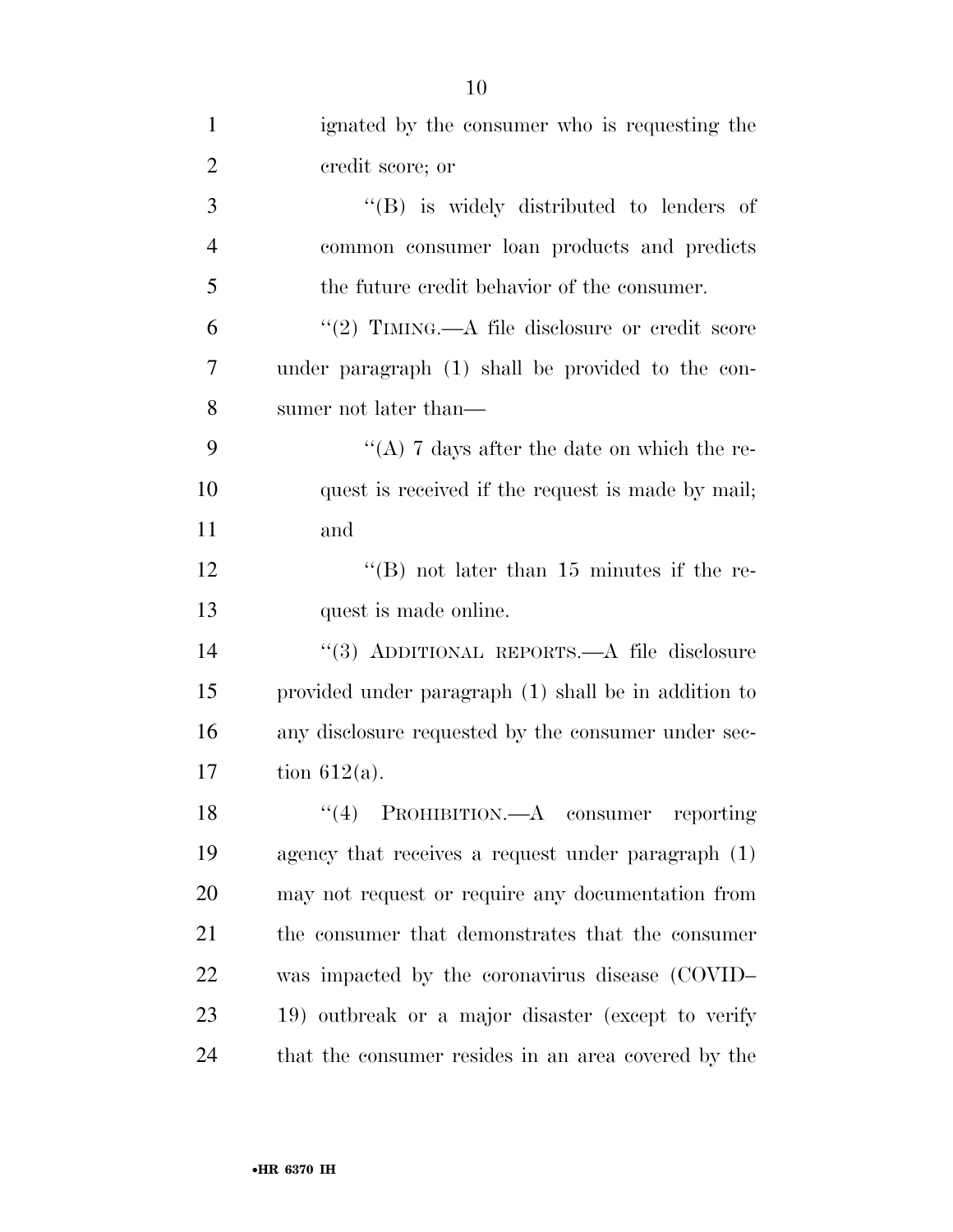major disaster) as a condition of receiving the file disclosure or score.

 ''(h) POSTING OF RIGHTS.—Not later than 30 days after the date of enactment of this section, each consumer reporting agency shall prominently post and maintain a direct link on the homepage of the public website of the consumer reporting agency information relating to the right of consumers to—

9  $\frac{1}{1}$  request the deletion of adverse items of in- formation (except information related to a felony criminal conviction) under subsection (f); and

12 ''(2) request consumer file disclosures and scores, without charge to the consumer, under sub-14 section  $(g)$ .

15 "(i) BAN ON REPORTING MEDICAL DEBT INFORMA-TION RELATED TO COVID–19 OR A MAJOR DISASTER.—

17 "(1) FURNISHING BAN.—No person shall fur- nish adverse information to a consumer reporting agency related to medical debt if such medical debt is with respect to medical expenses related to treat- ments arising from COVID–19 or a major disaster (whether or not the expenses were incurred during the COVID–19 emergency period or covered major disaster period).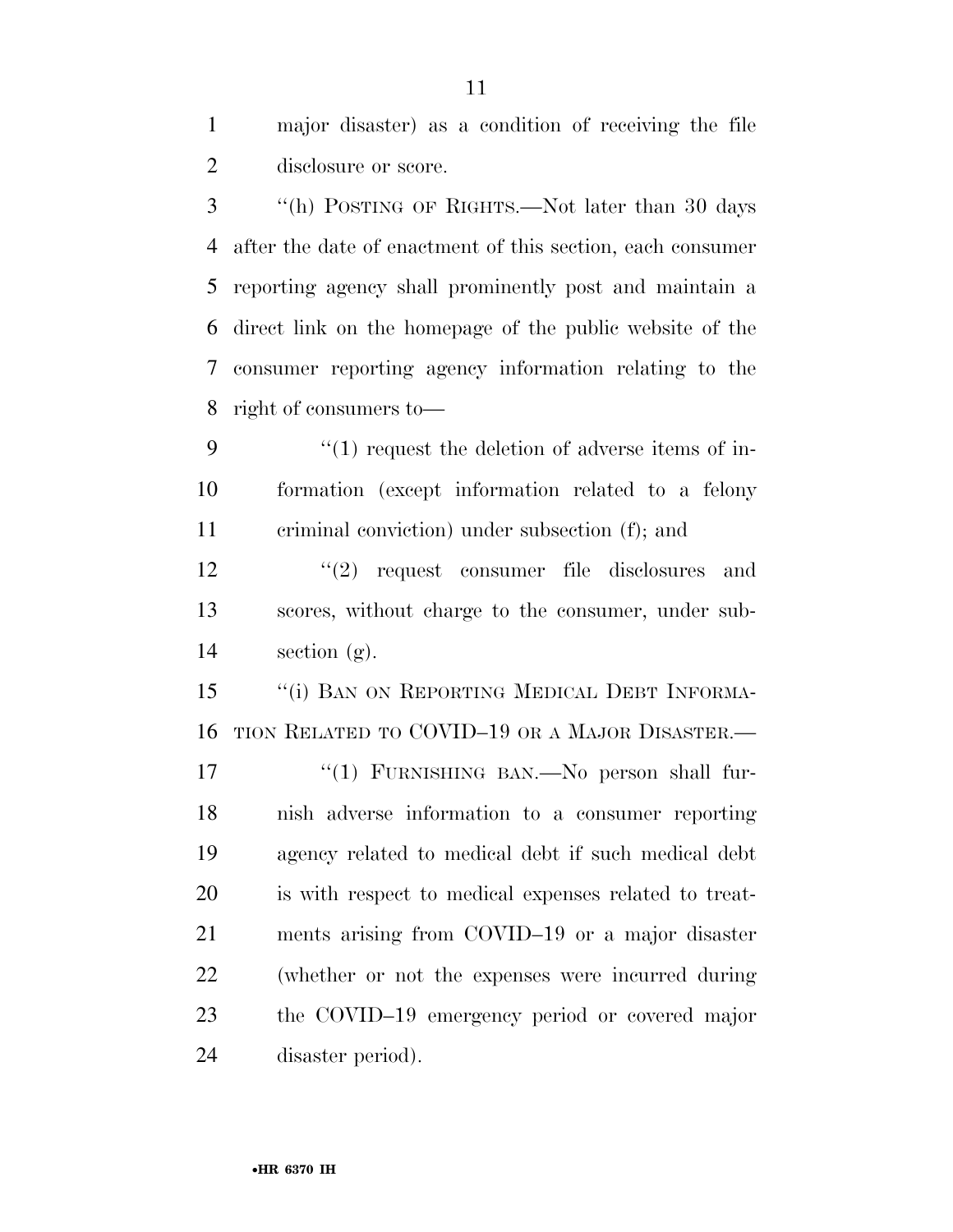1 "(2) CONSUMER REPORT BAN.—No consumer reporting agency may made a consumer report con- taining adverse information related to medical debt if such medical debt is with respect to medical ex- penses related to treatments arising from COVID– 19 or a major disaster (whether or not the expenses were incurred during the COVID–19 emergency pe-riod or covered major disaster period).

9 "(j) CREDIT SCORING MODELS.—A person that cre- ates and implements credit scoring models may not treat the absence, omission, or deletion of any information pur- suant to this section as a negative factor or negative value in credit scoring models created or implemented by such person.''.

 (b) TECHNICAL AND CONFORMING AMENDMENT.— The table of contents for the Fair Credit Reporting Act is amended by inserting after the item relating to section 605B the following:

''605C. Reporting of information during major disasters.''.

 **SEC. 4. LIMITATIONS ON NEW CREDIT SCORING MODELS DURING THE COVID–19 EMERGENCY AND MAJOR DISASTERS.** 

 The Fair Credit Reporting Act (15 U.S.C. 1681 et seq.) is amended—

(1) by adding at the end the following: